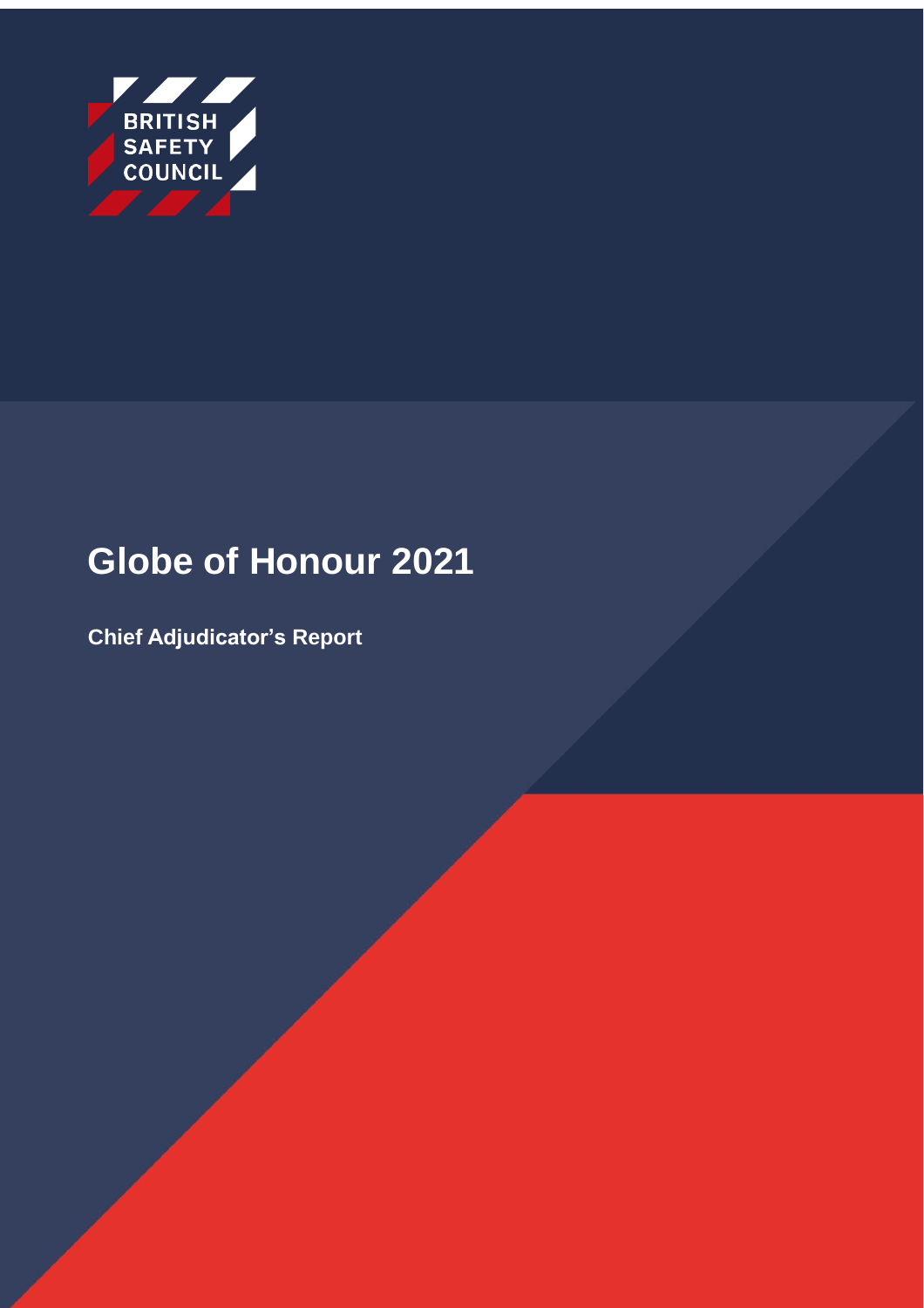## **Globe of Honour 2021**

#### **Chief Adjudicator's Report**

In 2021, **15** submissions were received for the Globe of Honour awards and 73% of these were adjudged and reached the pass standard.

There is no quota of Globes to be awarded and nor will there be in future years. All applicants who meet the minimum criteria required will be awarded a Globe of Honour.

#### **General Comments**

2021 has again been another challenging year. While the impacts of the global pandemic have varied by country and sometimes company/project, it still continued to impact on every sector, size and type of business. Let's hope 2022 is more positive for everyone concerned.

It is therefore commendable that the quality of all Globe submissions in 2021 were overall of a high standard. However due to the slightly higher cohort of applications, there was a wider range of quality in the submissions.

Due to the relatively small number of Globe applications compared to the Sword of Honour, this report is limited in scope. However, reference to the Sword of Honour Chief Adjudicator's Report which also provides valuable insight into how to make a good submission is applicable to both award schemes.

Some general features of the best applications included:

- Effective and justified use of good evidence (e.g. data and statistics)
- Clear and justified use of company/project specific examples
- Well-structured and balanced answers with effective use of paragraphs and headings and clear reference to Five Star Environmental Sustainability Audit findings
- Clear and simple language and style, where possible avoiding excessive use of complex terms and acronyms.

A maximum of 60 marks are available for the written aspect of the Globe of Honour application. Applicants must score a minimum of 45 marks to remain eligible with a minimum of two individual responses being scored within the top mark band (11-15 marks). Submissions become ineligible for a Globe of Honour should any individual responses be scored within the lower mark band (0-5 marks).

With the pass standard set high (45 out of 60), it is important to score well on each question. One or two weak answers will put the pass standard out of reach. As in previous years, the highest-scoring applicants answered all aspects of each question and adhered closely to the marking scheme and it was evident that the advice to read the prior year's Chief Adjudicators Report had been taken. This allowed the applicant to submit a much more complete answer and so access the top mark band for each question.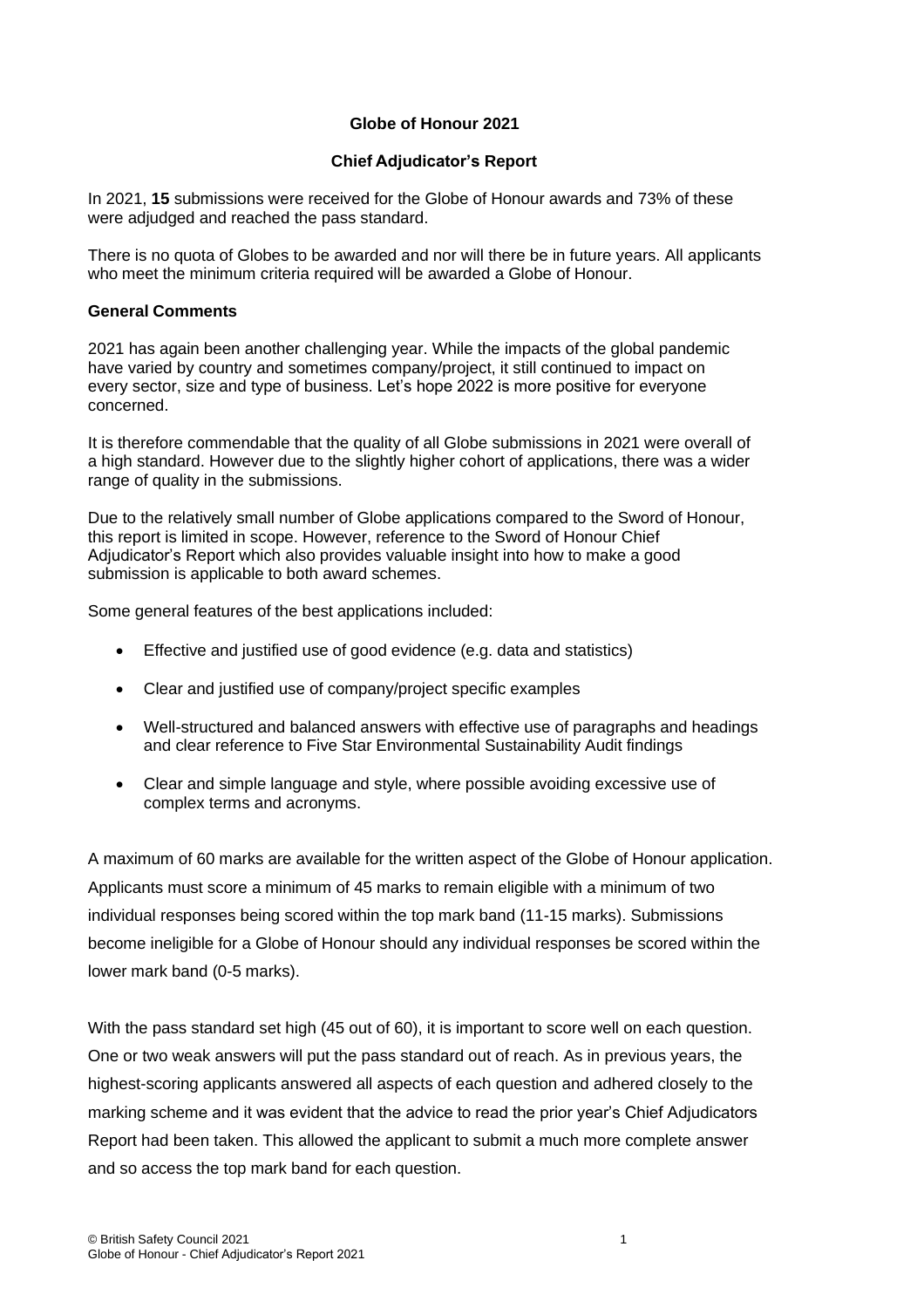In addition, applicants are reminded that the marking scheme is made available to applicants for reference when completing their application and should be considered throughout the application process.

The Chief Adjudicator considers that this support was consistently used well by the applicants scoring the highest marks.

The highest-scoring applicants also adhered to the requirement that responses to each question must not exceed 750 words (i.e. 3,000 words overall per submission) and provided clear, succinct and well-structured answers supported with examples where required.

The Globe of Honour assessment methodology is very closely linked to the Five Star Environmental Sustainability Audit specification content, report and its findings and it was pleasing to note that most applicants consistently referenced the audit outcomes in their submissions.

There were a significant number of well written submissions and some of a very high-quality standard. It was obvious that a considerable amount of preparation, thought, time and effort had been put into these submissions for which the applicants concerned are to be commended.

The use of examples to support the answer was more prevalent this year and provided a more complete and engaging answer in the best submissions.

#### **Main Business Activities**

Whilst marks are not awarded for this section, it is important that applicants clearly describe the main business (operational) activities, the personnel involved and the most significant environmental risks and issues. Indeed, this section underpins the whole application as it helps to put the rest of the submission into context and provides the adjudicator with a valuable insight into the organisation, its operation and risk profile. All applicants this year provided a comprehensive summary of the main business activities, key risks and operational aspects.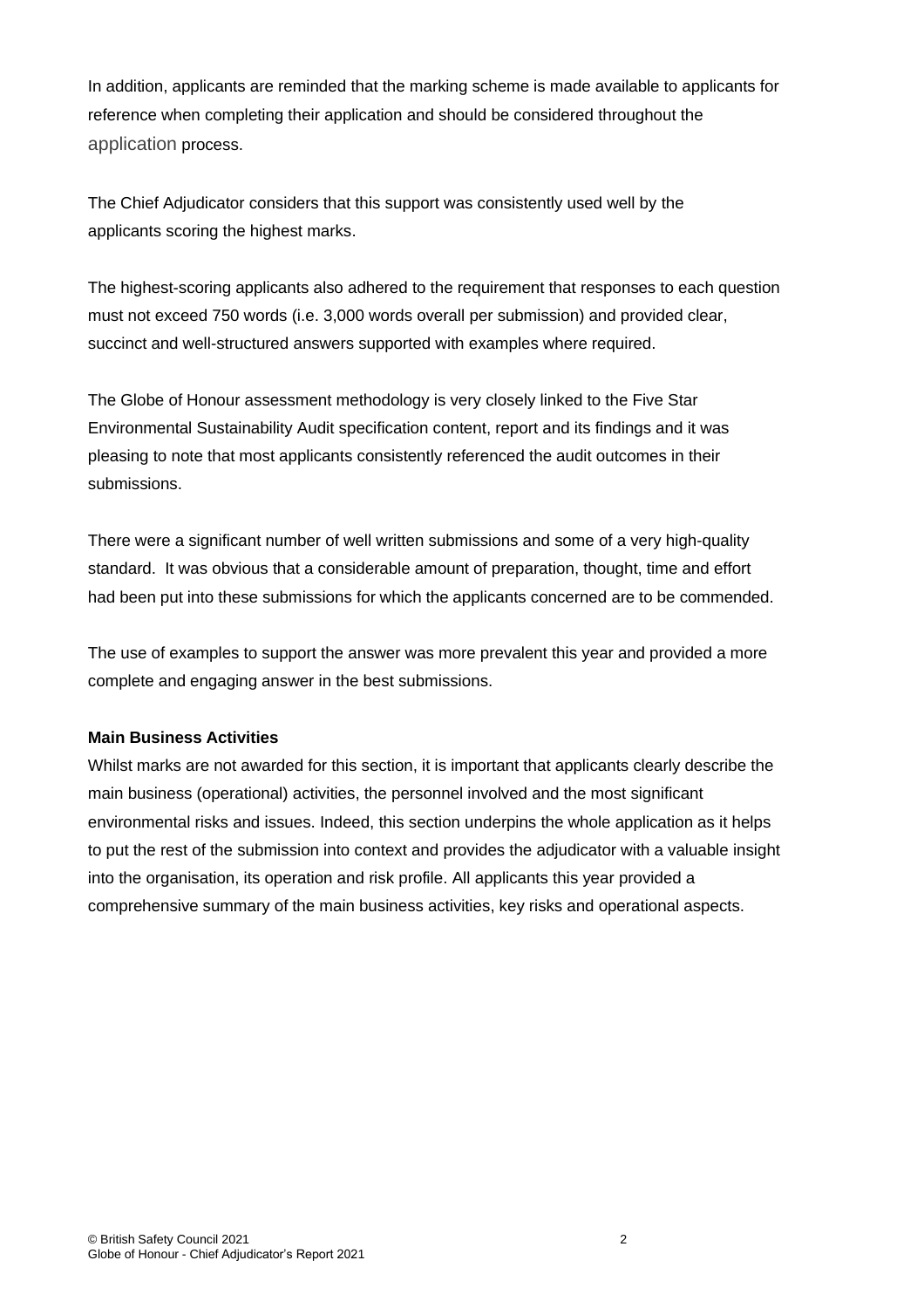#### *Q1: With relevant reference to the outcomes from your recent Five Star Environmental Sustainability Audit:*

### *Explain how the application of the principles of the 'circular economy' across your organisation has enhanced sustainability performance.*

Overall applicants answered this question very well. The best candidates provided a clear definition/explanation of the "circular" economy" and in particular its relevance and application to the company/project. Weaker submissions sometimes provided an incorrect or poorly explained response.

Good applications were able to set out both the "big picture" concepts of a "circular" economy" but to then provide clear linkage to the organisation/project concerned. Weaker applications provided more of an academic answer on the "circular" economy" and not much on how it applies to them.

Answers in the top band require evidence of how the "circular" economy" has enhanced sustainability performance. This required clear and justified examples to be provided. The best responses provided qualitative and quantitative evidence to support the submission.

As with all the questions, it was necessary to make a clear linkage to the outcomes of the Five Star Audit. [Applies to all questions]. The best applications did this [often using relevant clause references] and made sure the linkage and evidence/examples used clearly applied to the principles of the circular economy.

#### *Q2: With relevant reference to the outcomes from your recent Five Star Environmental Sustainability Audit:*

#### *Describe how the organisation will use the Five-star environmental sustainability audit outcomes to help plan a strategy toward a 'NET ZERO' future.*

Most applicants fully explained and demonstrated an understanding of "net zero". However the weakest applications provided sometimes confusing or partial evidence.

This was a question where a wide range of examples were expected to be used to set out the organisations/project's strategy to "net zero".

The best applications understood the strategic nature of the topic and provided a range of relevant and justified examples. Applicants that included qualitative and quantitative examples, with clear timelines, often provided the highest quality responses, especially when clearly linked back to the Five Star Audit.

Good applications provided examples that were clearly relevant to "net zero" commitments. Weaker applications while providing "environmental" examples did not always clearly explain or justify their relevance to "net zero".